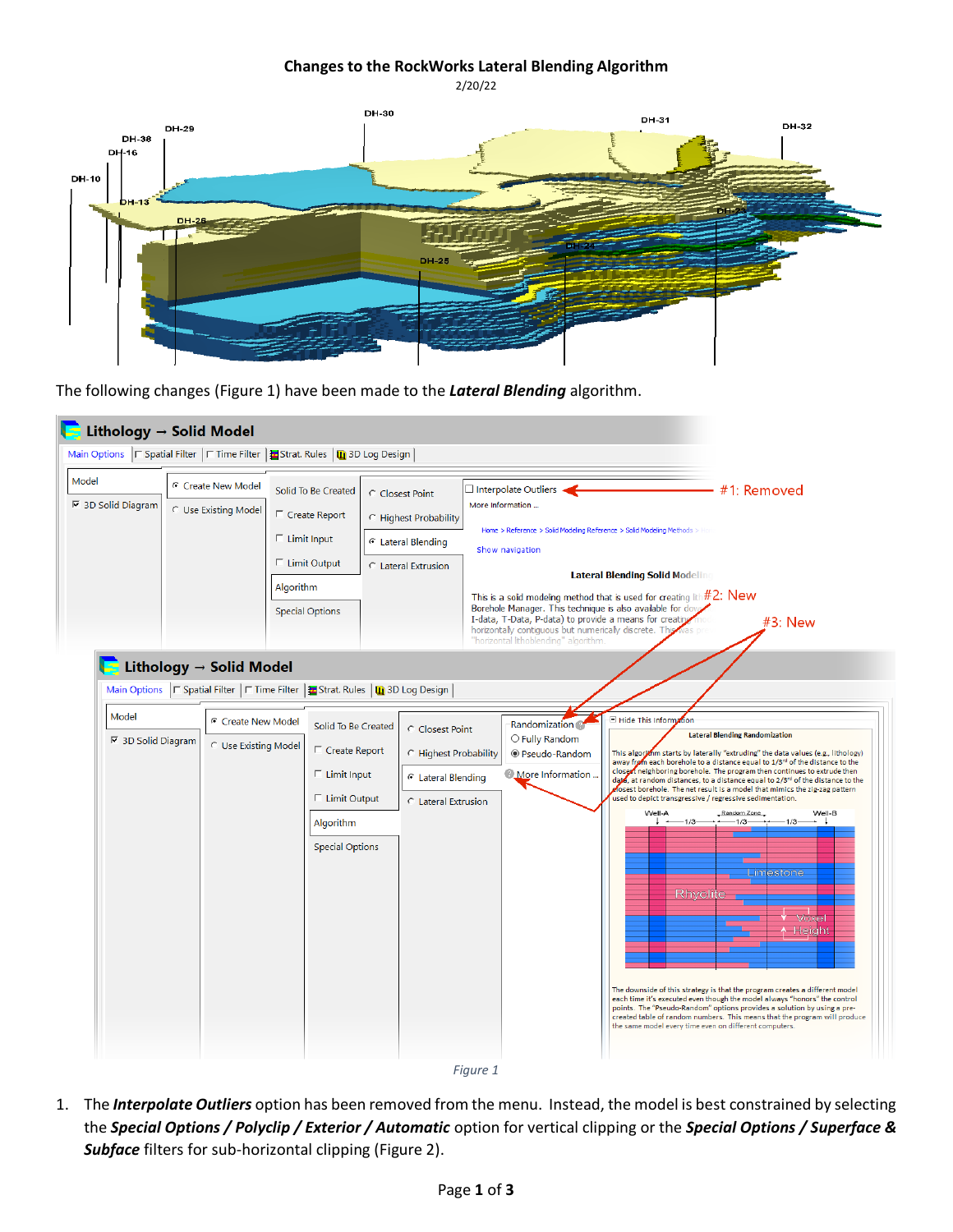

<span id="page-1-0"></span>*Figure 2*